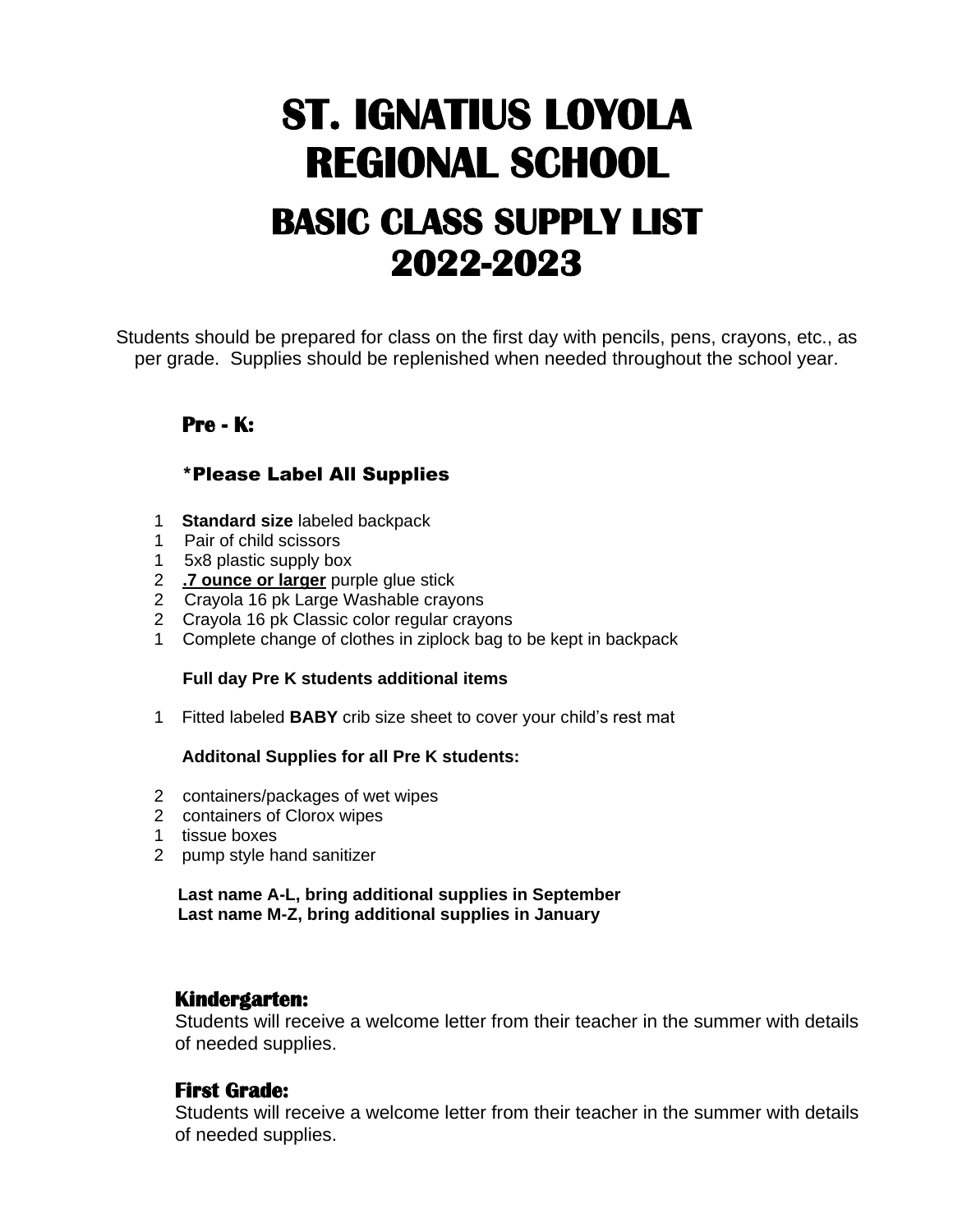#### **Second Grade:**

\***All extra supplies should be put in large ziploc bag with Student name on front for 1st day.** Rosary **3 Plastic folders**-two pocket –**no metal prongs** Crayon® (24 ct.) Colored pencils Markers (12 ct. - Washable) 3 Dry Erase Markers (thin) 60 No. 2 pencils recommended (in Ziploc® bag w/student's name for 1st day) Scissors – with student's name Gluestick- 8 large (in zip lock bag with name) Ruler (in/cm) Erasers (one will not last all year) Pencil box (plastic) long boxes work best Book backpack Contact Paper (clear) **For use at home for first week of school** Tissues (3 boxes) Extra Large book sock and regular book sock (1 each) 2 Containers of Lysol® or Clorox® Disinfecting Wipes 4 packages baby wipes (generic and refill are fine) 2 set headphones in Ziploc® bag with students name (*new students only*) 1 set headphones in with students name for classroom use (current students)

2 Yellow highlighters

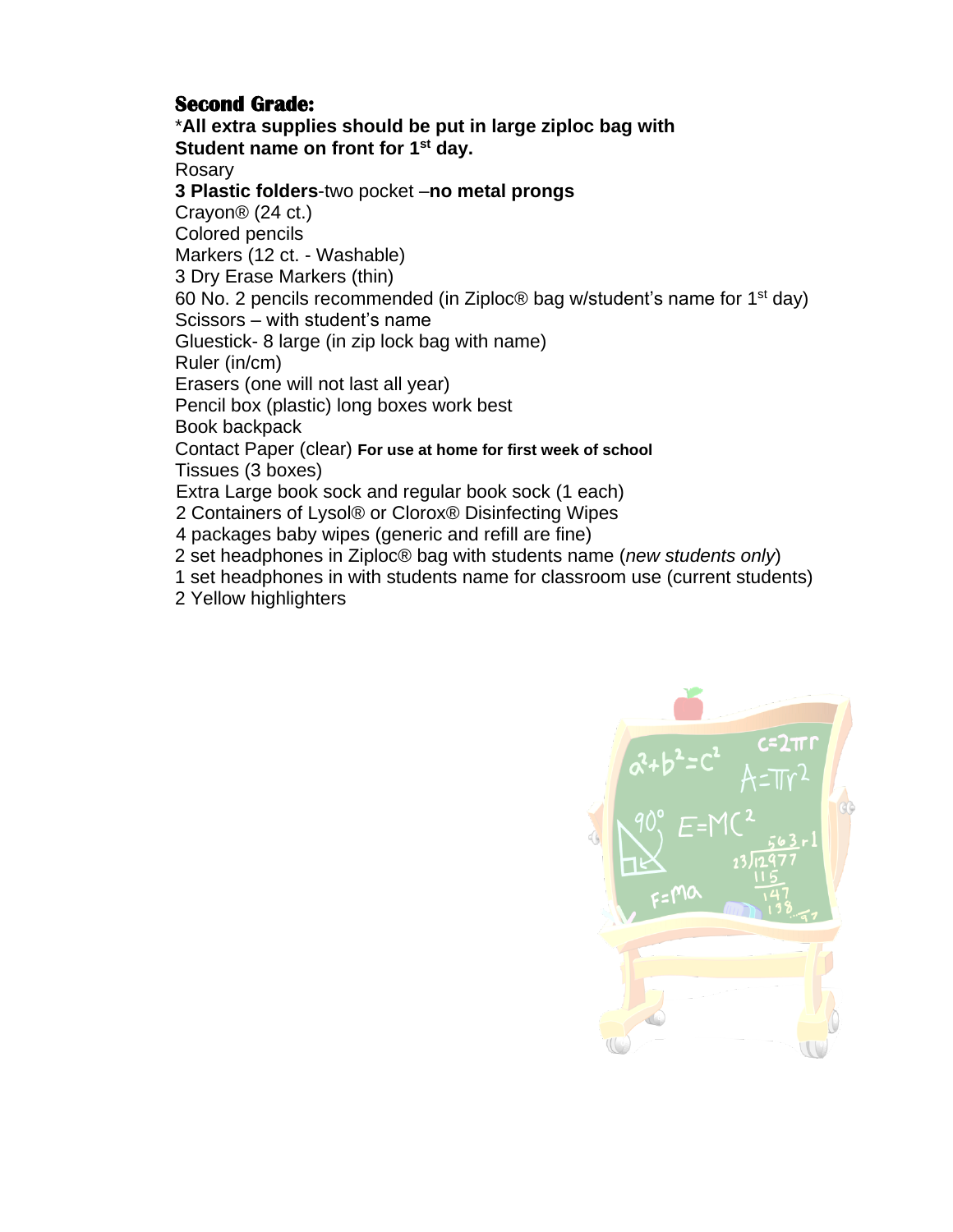# **Third Grade:**

7 Solid-color 2 pocket **plastic folders** – Red, Orange, yellow, green, blue, purple, pink (1 per subject) 12" Ruler (in/cm) Large eraser (3) Glue sticks (6) **Backpack** Black (1) and/or Blue (1) erasable pens No. 2 pencils, sharpened (6) – Mechanical pencils encouraged Crayons/twistable Colored pencils - erasable Markers (8 pack)-regular and fine point Highlighter (2) Large pencil pouch for coloring supplies Small pencil pouch for pencils/pens/highlighters Contact paper (clear) for covering workbooks and copybooks (keep at home to cover) Tissues (2 boxes) Scissors- with student's name 1 Marble Copybook (no spirals)-Wide Ruled 6 Extra-large book socks Headphones in Ziploc® bag with student's name 1Container of Lysol® or Clorox® Disinfecting Wipes 3 Dry Eraser Markers and 1 eraser **\*Please put student's name on all supplies**

# **Fourth Grade:**

Marble copybooks (7) (wide-ruled) Loose leaf paper (wide rule) Erasable pens (6-8) (blue or black) – No Papermate Red pens (2) (for correction work) No. 2 pencils with erasers 12" ruler (in/cm) must have both units Scissors, 4 large glue sticks Erasable colored pencils **Markers** Highlighter – any color Pack of Dry Erase Markers and a sock for erasing Pencil zipper pouch – no plastic boxes Accoridan file with 10 or more slots **Backpack** Tissues (2 boxes) Index cards (2 packs of white, ruled, 3 x 5) Headphones in Ziploc® bag with students name or earbuds \*No Airpods 1 container of Lysol or Clorox disinfecting wipes Hand sanitizer, 8oz.